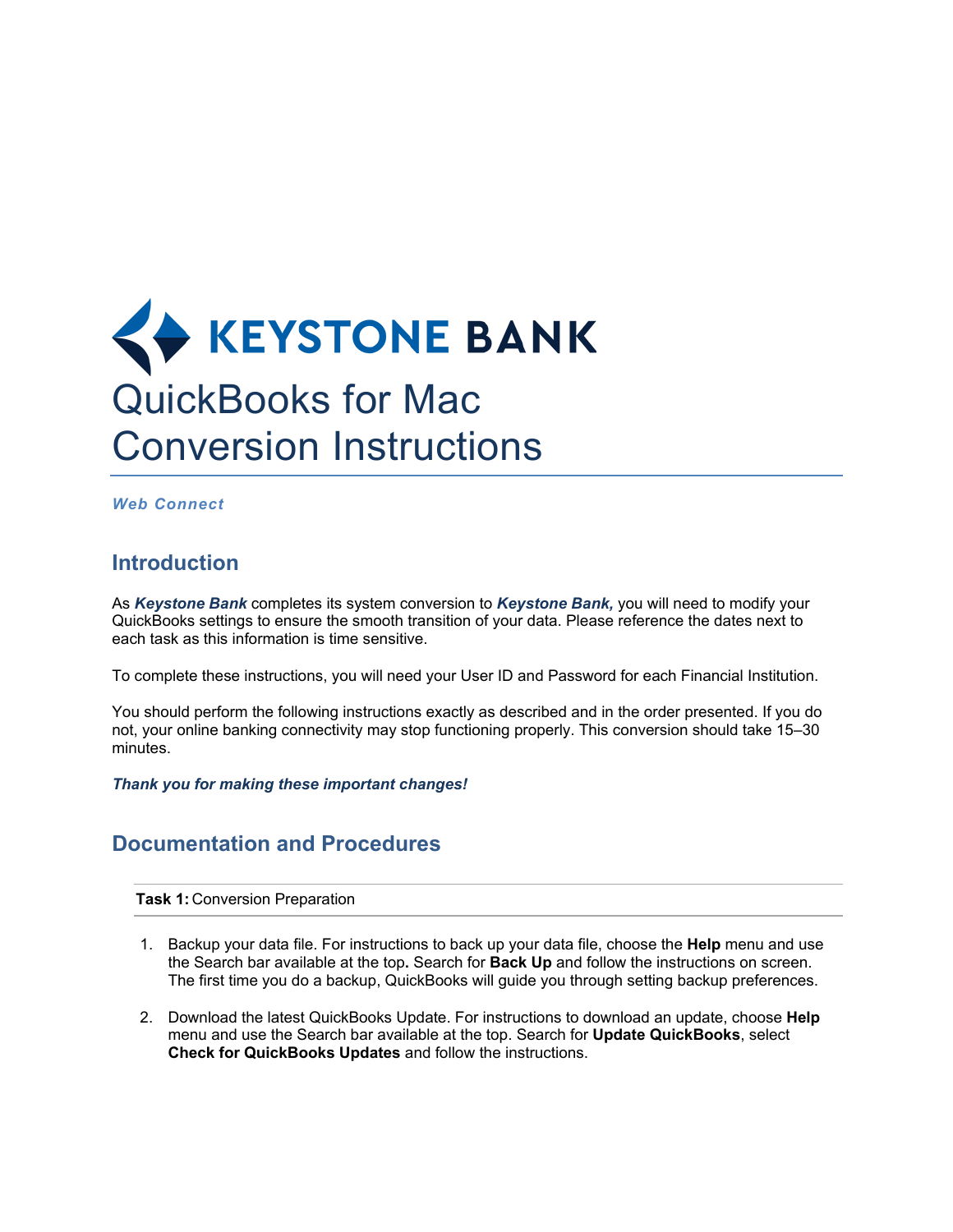**Task 2:** Connect to *Keystone Bank* for a final download before *5:00pm Central, Friday, July 12, 2019*

- 1. Log in to *Keystone Bank* and download your QuickBooks Web Connect File.
- 2. Click **File** > **Import** > **From Web Connect**.
- 3. Link your bank account with the existing QuickBooks account and click **Continue**.
- 4. Repeat steps for each account*.*

**Task 3:** Match Downloaded Transactions

If new transactions were received from your connection, accept all new transactions into the appropriate registers.

If you need assistance matching transactions, choose the **Help** menu and use the Search bar available at the top. Search for **Updating Your Register**, select the article with that name and follow the instructions.

**NOTE:** All transactions must be matched or added to the register prior disconnecting your accounts.

**Task 4:** Disconnect Accounts at *Keystone Bank* on or after *5:00pm Central, Friday, July 12, 2019*

- 1. Choose **Lists** menu > **Chart of Accounts**.
- 2. Select the account you want to deactivate.
- 3. Choose **Edit** menu > **Edit Account**.
- 4. In the **Edit Account** window, click the **Online Settings** button.
- 5. In the **Online Account Information** window, choose **Not Enabled** from the **Download Transaction** list and click **Save**.
- 6. Click **OK** for any dialog boxes that may appear with the deactivation.
- 7. Repeat steps for each account to be disconnected*.*

**Task 5:** Reconnect Accounts to *Keystone Bank* on or after *9:00am Central, Monday, July 15, 2019*

1. Log in to *Keystone Bank* and download your QuickBooks Web Connect File.

**NOTE:** Take note of the date you last had a successful connection. If you have overlapping dates in the web-connect process, you may end up with duplicate transactions.